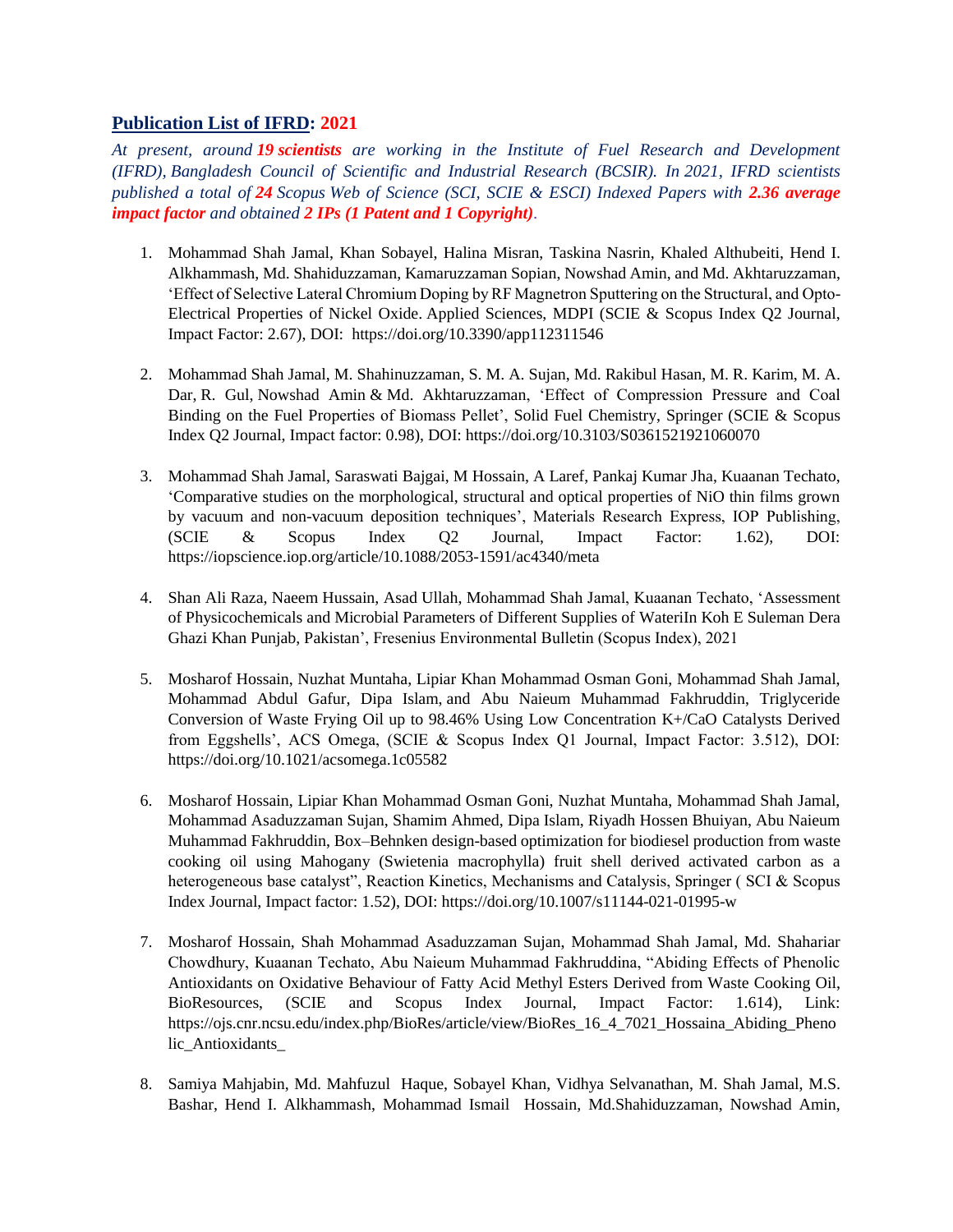[Kamaruzzaman Sopian,](https://www.sciencedirect.com/science/article/abs/pii/S0038092X21003959#!) [Md.Akhtaruzzaman,](https://www.sciencedirect.com/science/article/abs/pii/S0038092X21003959#!) "Effects of oxygen concentration variation on the structural and optical properties of reactive sputtered WO x thin film, Solar Energy, Elsevier (SCI  $\&$ Scopus Index Q1 Journal, Impact Factor: 5.74), DOI[: https://doi.org/10.1016/j.solener.2021.05.031](https://doi.org/10.1016/j.solener.2021.05.031)

- 9. [M. S. Chowdhury,](https://pubs.rsc.org/en/results?searchtext=Author%3AM.%20S.%20Chowdhury) [Kazi Sajedur Rahman,](https://pubs.rsc.org/en/results?searchtext=Author%3AKazi%20Sajedur%20Rahman) [Vidhya Selvanathan,](https://pubs.rsc.org/en/results?searchtext=Author%3AVidhya%20Selvanathan) [A. K. Mahmud Hasan,](https://pubs.rsc.org/en/results?searchtext=Author%3AA.%20K.%20Mahmud%20Hasan) [M. Shah](https://pubs.rsc.org/en/results?searchtext=Author%3AM.%20S.%20Jamal)  [Jamal,](https://pubs.rsc.org/en/results?searchtext=Author%3AM.%20S.%20Jamal) [Nurul Asma Samsudin,](https://pubs.rsc.org/en/results?searchtext=Author%3ANurul%20Asma%20Samsudin) [Md. Akhtaruzzaman,](https://pubs.rsc.org/en/results?searchtext=Author%3AMd.%20Akhtaruzzaman) [Nowshad Amin](https://pubs.rsc.org/en/results?searchtext=Author%3ANowshad%20Amin) and [Kuaanan Techato,](https://pubs.rsc.org/en/results?searchtext=Author%3AKuaanan%20Techato) "Recovery of FTO coated glass substrate via environment-friendly facile recycling perovskite solar cells", RSC Advances (SCIE & Scopus Index Q1 Journal, Impact Factor: 3.2) DOI: [https://doi.org/10.1039/D1RA00338K](https://l.facebook.com/l.php?u=https%3A%2F%2Fdoi.org%2F10.1039%2FD1RA00338K%3Ffbclid%3DIwAR3cPqT0OC53xPc2SlKQyxnlEjfGFtgxXuvQlGO3CFGKbp8gDMX2vypw1EI&h=AT3VQZro2KIQEXoROXQEDPKj_k32XPA_heEUuUyaVVO_HSOJfsq7mYboE6bCUgbat_TTjKnbmKOys4yt6KU1cFYrsvBAoJwSPaF3pSZzWbcv5RWo6oyZE9yz2XDOKWHzbuUR&__tn__=-UK-R&c%5b0%5d=AT0ZQncxpQDUAg_KWfS10SA1FR036nZQ6hbP1tsMgDEKF5fglGJWpmir0c63rQltIY56M7Lw8mywEjhXdKr5CvhMu9vDRAfoHPPquoITwkvwO8K5asLxSzvYu1BzQ8EdsGINiSLCX8XomEmuFUC_SDcF2GuChnmdqESVMs6S5jSWVSVO6UFprRN8ETiU21AT0eaDBbWWE-yTdJfWSw)
- 10. [Chila Kaewpraek,](https://sciprofiles.com/profile/author/eHJpR0pVc2NxcGxyOXgzUndwd3FwRklpR1lzU0p1VmRtZi9HeVJvZkpKcz0=) [Liaqat Ali,](https://sciprofiles.com/profile/1487497) [Md. Arefin Rahman,](https://sciprofiles.com/profile/author/V0c4MTZmR3JxNEtsZXltVjJIRVowLzNxRDE0VkZ3dWhDWEZncWUray95cz0=) [Mohammad Shakeri,](https://sciprofiles.com/profile/1039449) [M. S. Chowdhury,](https://sciprofiles.com/profile/1562332) [M. Shah](https://sciprofiles.com/profile/author/cWk1ZEpCOWhqVHdHU0UwTHRYNEw0OHNOdjAxd09uaHRzb1I2R0JPTjM1OD0=)  [Jamal,](https://sciprofiles.com/profile/author/cWk1ZEpCOWhqVHdHU0UwTHRYNEw0OHNOdjAxd09uaHRzb1I2R0JPTjM1OD0=) [Md. Shahin Mia,](https://sciprofiles.com/profile/545437) [Jagadeesh Pasupuleti,](https://sciprofiles.com/profile/1110094) [Le Khac Dong,](https://sciprofiles.com/profile/395438) [Kuaanan Techato,](https://sciprofiles.com/profile/411647) "The Effect of Plants on the Energy Output of Green Roof Photovoltaic Systems in Tropical Climates", Sustainability (SCIE & Scopus Index Q2 Journal, Impact Factor: 2.57) DOI: [https://www.mdpi.com/2071-1050/13/8/4505](https://www.mdpi.com/2071-1050/13/8/4505?fbclid=IwAR1e5Y4DN51extXIgIhMCvxKLwhkazbWWOr1JY6I8PaoyAY02XFV6JU0qAQ)
- 11. Abu Kowsar, Md. Saidul Islam, Sumon Chandra Debnath, Md. Masum Billah, Khaledun Nahar Babi, Ali Newaz Bahar, Syed Farid Uddin Farhad, 'Simulation and performance optimization of high efficiency triple-junction solar cells using an advanced MSCS-1D simulator', International Journal of Renewable Energy Research (ESCI & Scopus Index Journal, Impact Factor: 5.12), Link: <https://www.ijrer.org/ijrer/index.php/ijrer/article/view/12474>
- 12. Abu Kowsar, Sumon Chandra Debnath, Md. Saidul Islam, Al Newaz Bahar, Syed Farid Uddin Farhad, "Numerical Simulation of the High Efficiency Triple Junction Concentrator Photovoltaic Cells Using MSCS-1D" 48th IEEE PVSC, USA, IEEE Xplore (Scopus Index), DOI: [10.1109/PVSC43889.2021.9518975.](https://doi.org/10.1109/PVSC43889.2021.9518975)
- 13. Md. Saidul Islam, Mashudur Rahaman, Md. Azizul Hoque, Sumon Chandra Debnath, Md. Sadequl Azam, Abu Kowsar, ['An Energy-Efficient Microcontroller-Based Smart Light Controlling System'](http://electroinf.uoradea.ro/images/articles/CERCETARE/Reviste/JEEE/JEEE_V14_N2_OCT_2021/4%20JEEE%20ISLAM%20Md%20Saidul.pdf), Journal of Electrical and Electronics (Scopus Index), Pp-25-30, 2021
- 14. [Shuai Wua, Ajoy Kanti Mondal, P](https://www.sciencedirect.com/science/article/abs/pii/S0008621521002573?via%3Dihub#!)reparation and characterization of super hydrophobic aerogels derived from tunicate cellulose nanocrystals, [Carbohydrate Research,](https://www.sciencedirect.com/science/journal/00086215) Elsevier (SCIE & Scopus Index Journal, Impact Factor: 2.1), DOI: [https://doi.org/10.1016/j.carres.2021.108488.](https://doi.org/10.1016/j.carres.2021.108488)
- 15. [Ajoy Kanti Mondal,](https://www.sciencedirect.com/science/article/abs/pii/S0141813021014574#!) [Shuai Wu,](https://www.sciencedirect.com/science/article/abs/pii/S0141813021014574#!) [Dezhong Xu,](https://www.sciencedirect.com/science/article/abs/pii/S0141813021014574#!) [Qiuxia Zou,](https://www.sciencedirect.com/science/article/abs/pii/S0141813021014574#!) [Lihui Chen,](https://www.sciencedirect.com/science/article/abs/pii/S0141813021014574#!) [Liulian Huang,](https://www.sciencedirect.com/science/article/abs/pii/S0141813021014574#!) [Fang Huang,](https://www.sciencedirect.com/science/article/abs/pii/S0141813021014574#!) [Yonghao Ni,](https://www.sciencedirect.com/science/article/abs/pii/S0141813021014574#!) "Preparation of lignosulfonate ionic hydrogels for supercapacitors, sensors and dye adsorbent applications," [International Journal of Biological Macromolecules,](https://www.sciencedirect.com/science/journal/01418130) Elsevier (SCI & Scopus Index Q1 Journal, Impact Factor: 6.95), DOI: <https://doi.org/10.1016/j.ijbiomac.2021.07.021>
- 16. [Shahran Ahmed, A. K. M. Sarwar Hossain Faysal, M.N.I Khan, M.A. Basith, Muhammad Shahriar](https://www.sciencedirect.com/science/article/pii/S2211379721009633?via%3Dihub&__cf_chl_captcha_tk__=pmd_IxL3eK7lw.l_mKABv5hGTJZYmL3rOF4qB7pHPUmvnxo-1635744578-0-gqNtZGzNAyWjcnBszQxR#!)  [Bashar, H.N. Das, Tarique Hasan, Imtiaz ahmed, '](https://www.sciencedirect.com/science/article/pii/S2211379721009633?via%3Dihub&__cf_chl_captcha_tk__=pmd_IxL3eK7lw.l_mKABv5hGTJZYmL3rOF4qB7pHPUmvnxo-1635744578-0-gqNtZGzNAyWjcnBszQxR#!)Room temperature ferroic orders in Zr and (Zr, Ni) doped SrTiO3, [Results in Physics,](https://www.sciencedirect.com/science/journal/22113797) Elsevier (SCIE and Scopus Index Q2 journal, Impact Factor: 4.72), DOI:<https://doi.org/10.1016/j.rinp.2021.104940>
- 17. [Muhammad Shahriar Bashar,](https://www.scientific.net/author-papers/muhammad-shahriar-bashar) [Rummana Matin,](https://www.scientific.net/author-papers/rummana-matin) [Munira Sultana,](https://www.scientific.net/author-papers/munira-sultana) [Ayesha Siddika,](https://www.scientific.net/author-papers/ayesha-siddika) [M.A. Gafur,](https://www.scientific.net/author-papers/m-a-gafur) [Ahmed](https://www.scientific.net/author-papers/ahmed-farid)  [Farid,](https://www.scientific.net/author-papers/ahmed-farid) 'Growth Optimization and Study on Structural, Morphological, Optical and Electrical Properties of As-Deposited Zinc Sulfide Thin Films Fabricated by Radio-Frequency Magnetron Sputtering Technique at Room Temperature', Journal of Nano Research, (ESCI and Scopus Index), DOI: <https://doi.org/10.4028/www.scientific.net/JNanoR.70.27>